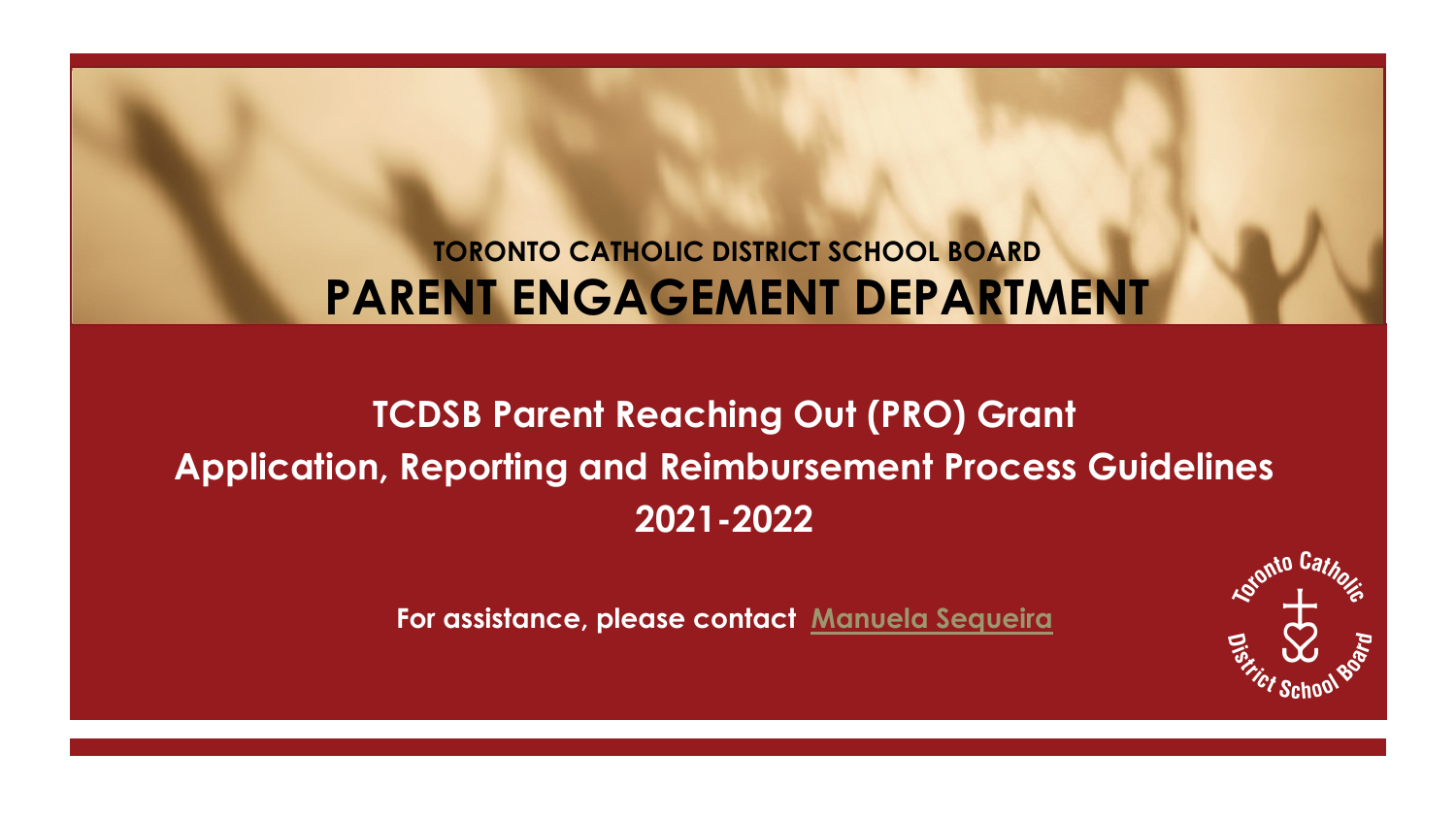## **APPLICATION**



### **The following is required to complete the application:**

- Review of *TCDSB PRO Grant Application, Reporting and Reimbursement Guidelines 2021-2022*
- Name of school
- Contact principal information (email)
- Amount requested **(i.e., Up to, but not exceeding \$1,000)**
- Project date/Purchase date of resource
- Title of project/resource
- Description of project/resource (One sentence)
- Project's/resource's objective/goal, aligned with Ministry guidelines (Select on from page 3 of this resource)
- Project's/resource's outcome, aligned with Ministry's expectations (Select on from page 4 of this resource)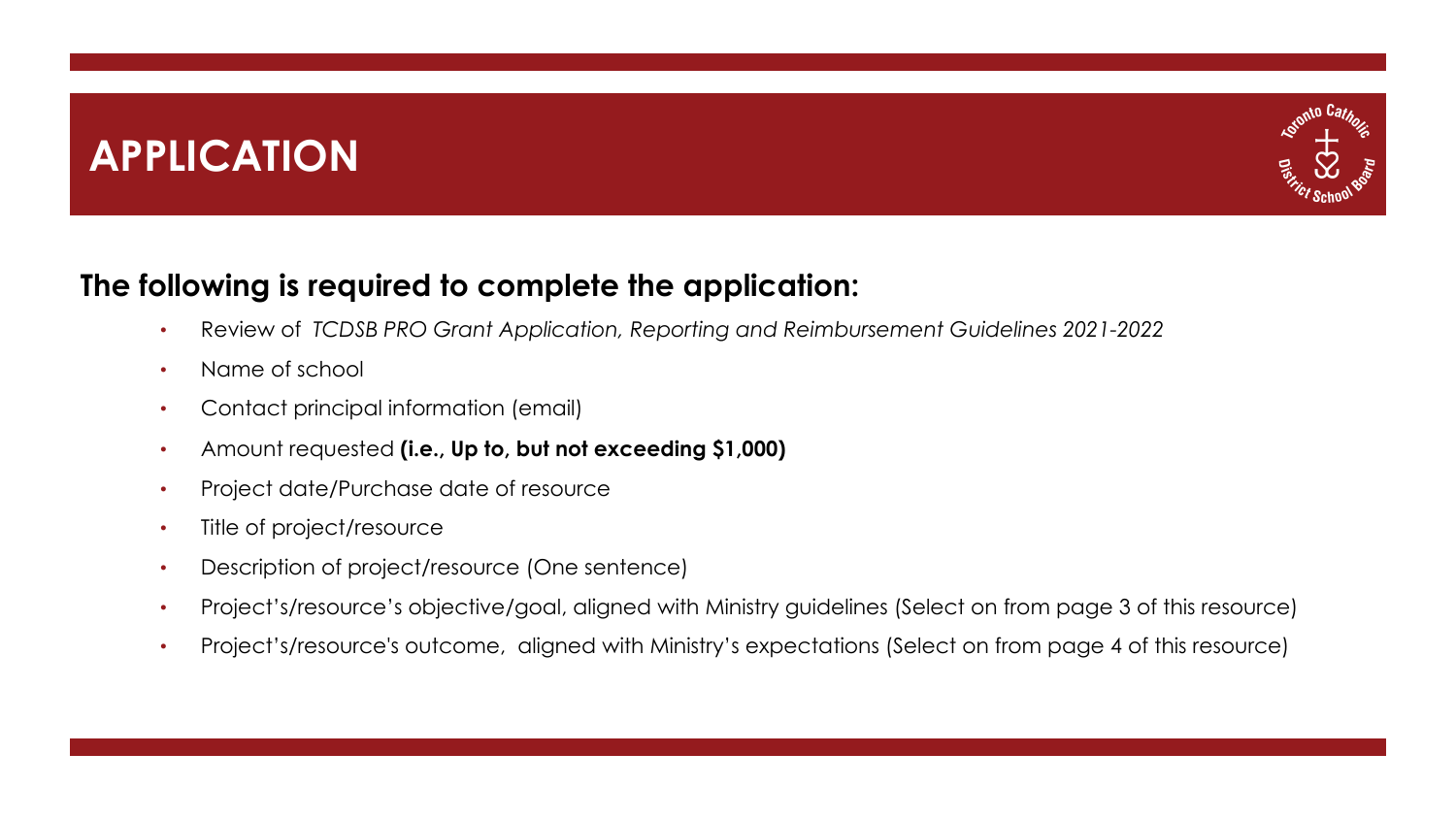# **APPLICATION - PROJECT OBJECTIVE**







#### **Project/resource must meet one of the following objectives:**

- Addressing social inclusion and racism specifically anti-Asian, anti-Black, and anti-Indigenous discrimination and bias and other prejudices toward racialized and marginalized groups as well as inequities and systemic barriers faced by these designated groups;
- Creating a safe and welcoming environment;
- Demonstrating respect for parents as valued partners within the education system regarding decisions about their child's education;
- Enhancing communication with teachers; or
- Informing parents about the expectations of the Ontario Curriculum and supporting resources.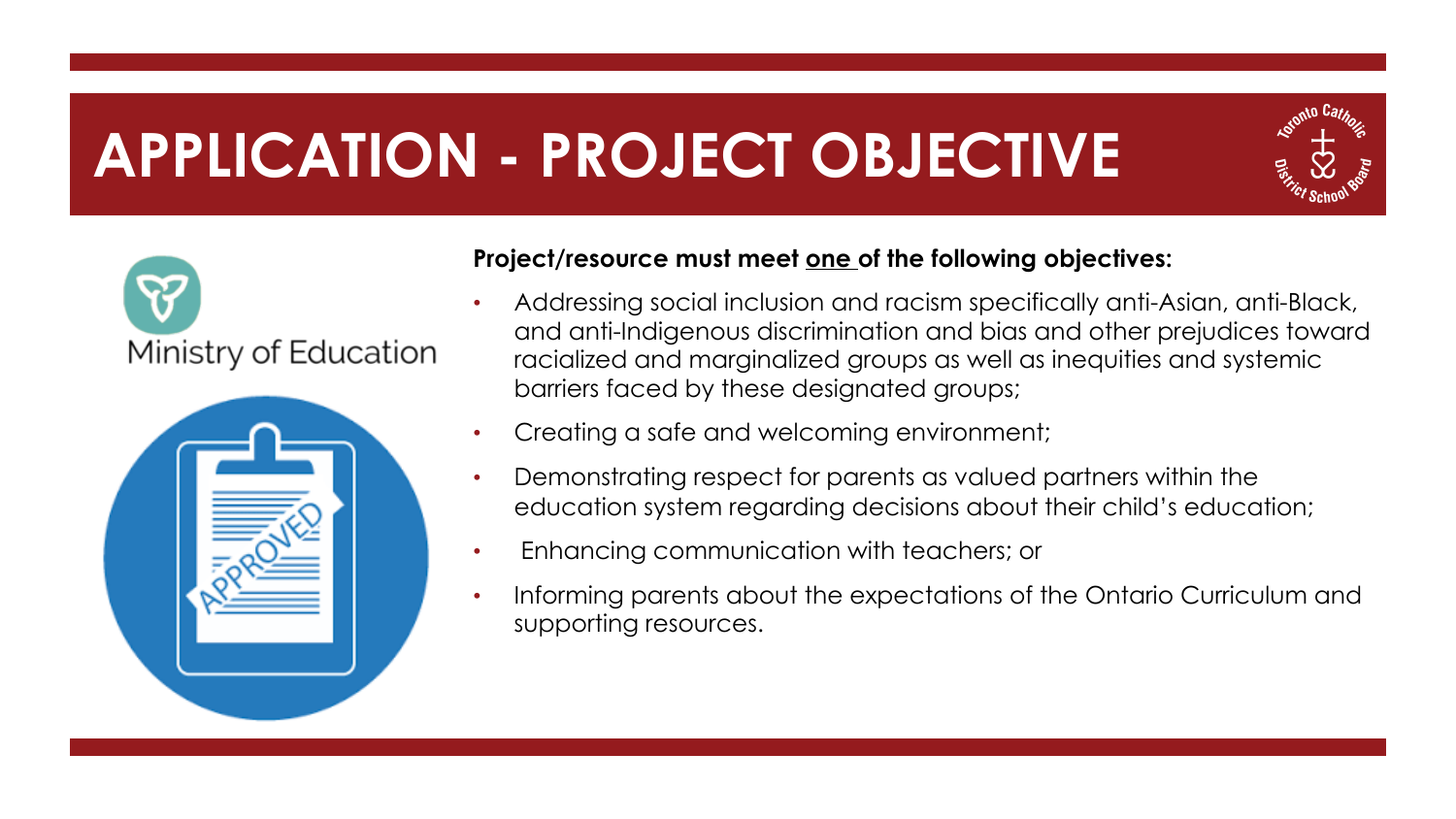## **APPLICATION– PROJECT OUTCOME**

#### **The project must meet one of the following outcomes:**

Parents will have increased awareness of school activities and initiatives;

Parents will have improved experiences of a welcoming school where parents' perspectives are encouraged, valued & heard;

Parents will be more involved in their local school environment and child's education;

Parents will experience fewer barriers in participating in their child's learning;

Parents will feel like valued partners in the education system;

Parents will have increased confidence in public education;

Parents will understand how to address local needs and systemic barriers in the school community;

Parents will feel connected with each other and with members of their community;

Parents will be provided with the knowledge/skills/tools needed to support their child's learning at home and school; or

Racialized parents will be aware of, and supported, to take on leadership opportunities in their school and board community.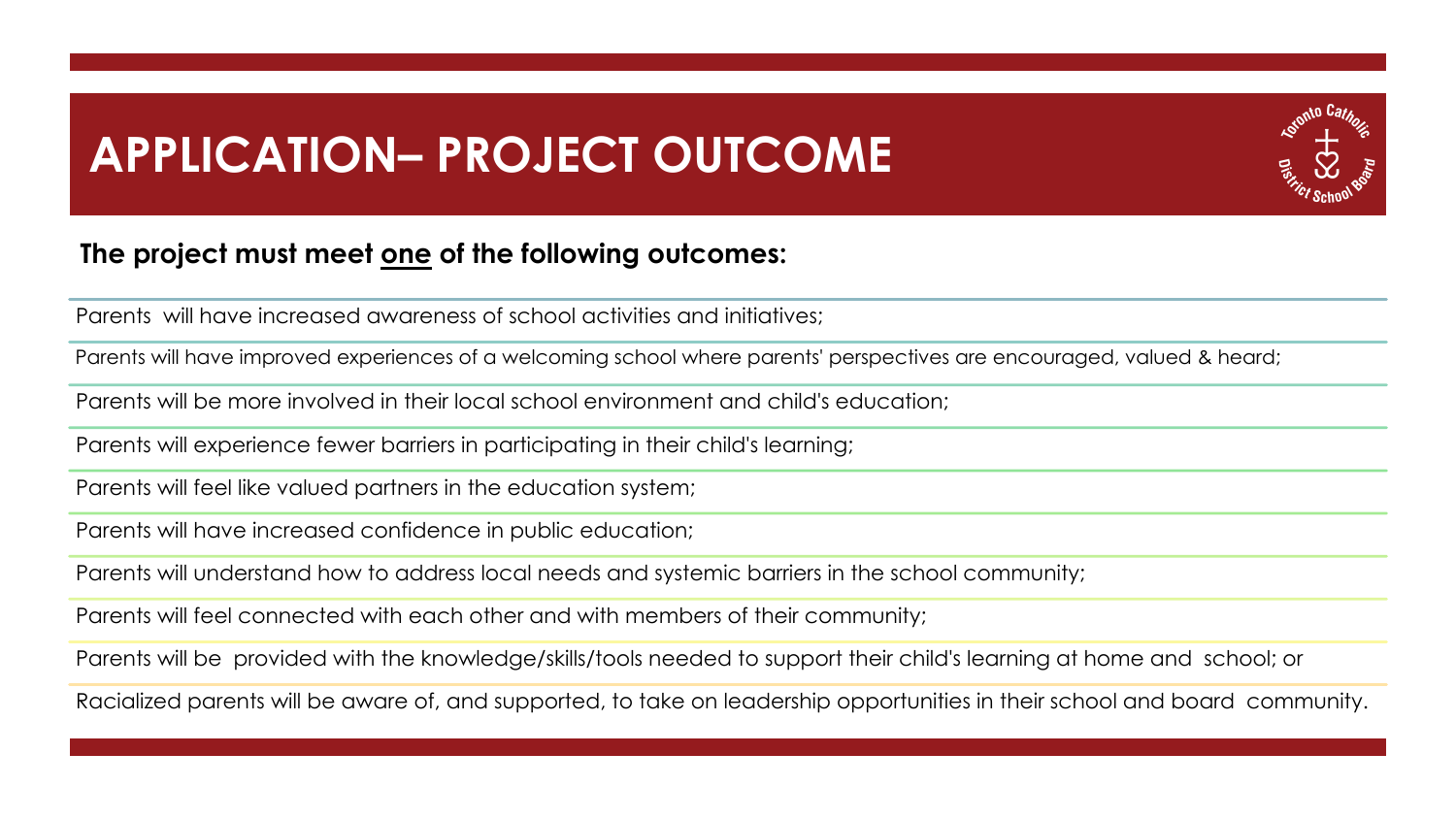## **APPLICATION - ELIGIBLE PROJECTS**



Initiatives that identify and address local barriers to parent engagement and may include, but are not limited to:

- Development of parent resources (*e.g., leadership resource for parents, resources addressing well-being, mental health, and anti-racism for students and families; existing resources translated into different languages, etc*.);
- Delivery of parent information sessions (e.g., how to support children and families at home; how to understand curriculum; special education sessions, transition to high school, etc.);
- Delivery of parent engagement sessions (e.g., parent networking sessions with an educational/information component);
	- PRO Max spent on food/hosting is 10% of the total grant
- Creating a parent lending library (e.g., books/pamphlets that provide parents with information and strategies to assist their children); or
- Innovative initiatives for parents that enable enhanced and diversified parent engagement.

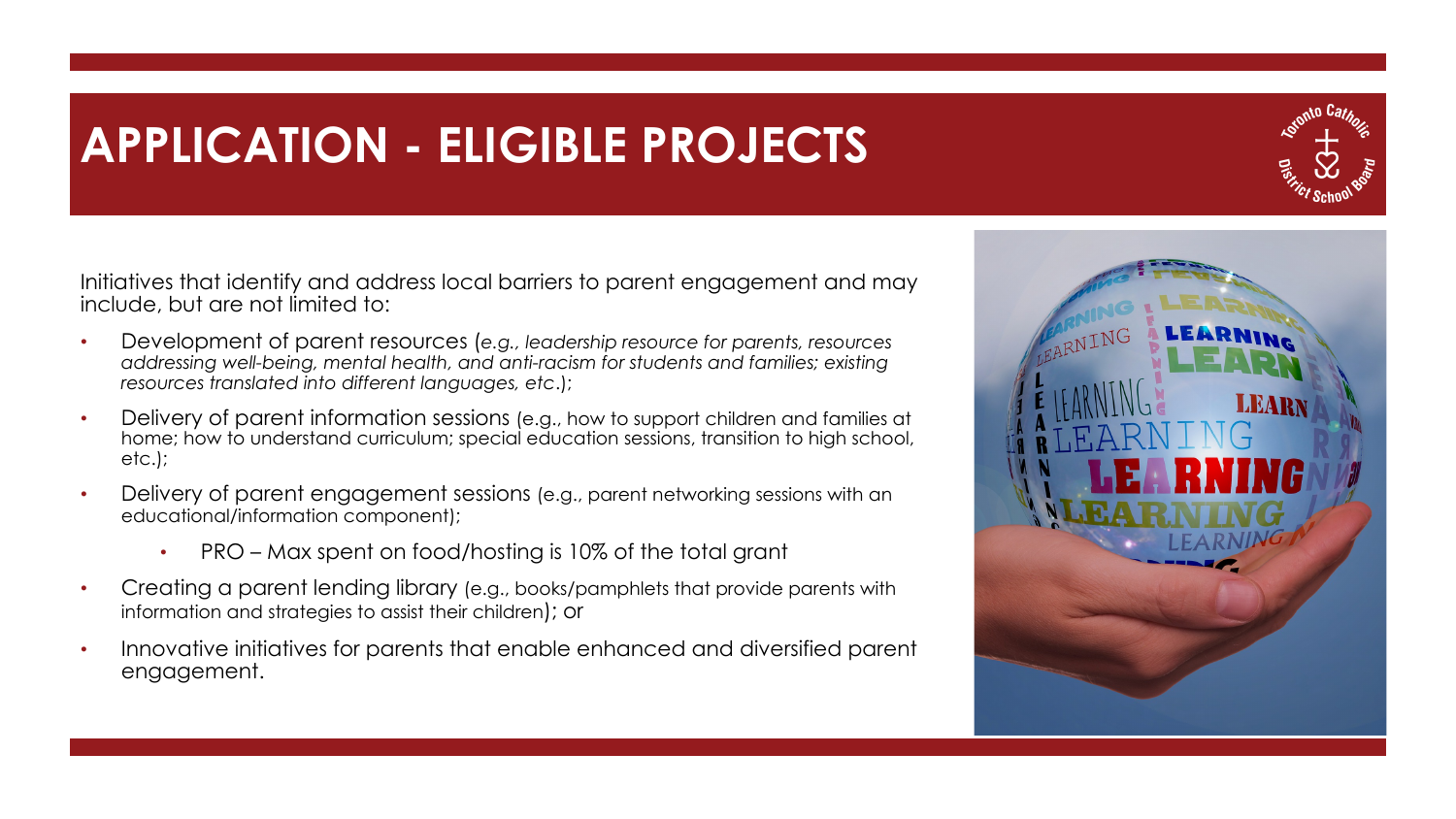### **APPLICATION – INELIGIBLE PROJECTS**



Excursions, activities, resources, workshops or speakers **for students,** even if parents are in attendance

Purchase of student supplies/resources for home/school use (e.g., markers, paper, glue, scissors, prizes, student agendas, calendars, supplies, scrapbooks, arts and crafts)

Purchase of goods and services for which the Ministry provides funding (e.g., textbooks, library books, school furniture, computers, cameras, projectors)

Capital items, such as televisions, sports equipment, shelving, computers, handheld devices (i.e., tablets/ laptops)

Payment to school board staff or volunteers, including salaries, gifts or honoraria

Computer software or applications, online subscriptions, voice messaging systems, website maintenance

School signs, announcement boards/ screens

Landscaping or creation/equipping of outdoor classrooms

Fundraising events or prizes for fundraising/school events

Social/family events **without an educational component** for parents

Hosting exceeding 10% of the approved funding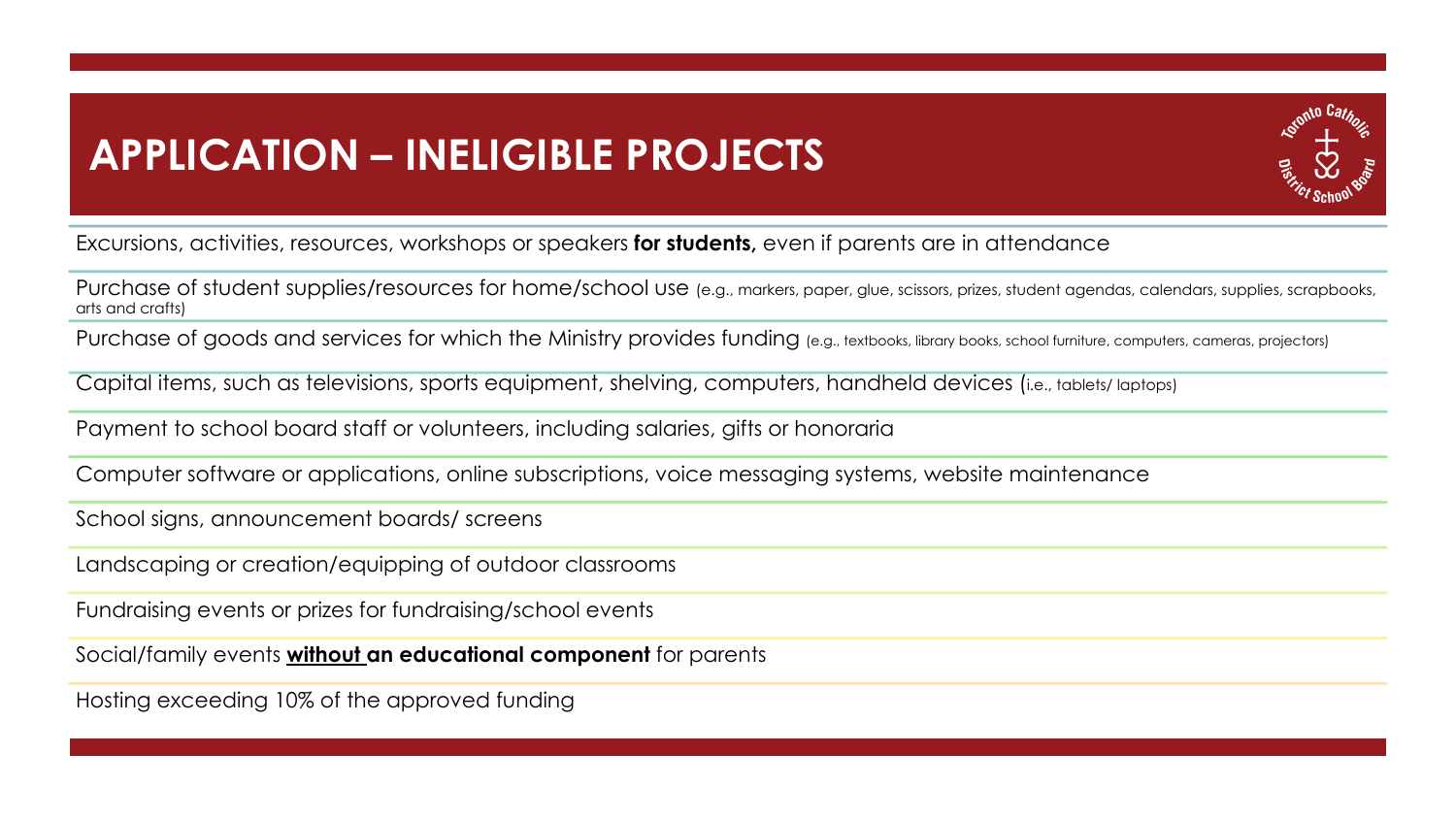### **FINAL REPORT – DATA REQUIRED TO COMPLETE THE REPORT**

#### **School communities must gather the following data on the day of the event/purchase of resource, which will be required to complete the final report prior to June 17th, 2022:**

- 1. If the project was virtual: the total number of participants
- 2. If a resource was purchased: the name of the resource will be required
- 3. Number of parents in attendance
- 4. Number of students in attendance, if any
- 5. Number of staff in attendance, if any
- 6. Name of community organization in attendance, if any
- 7. A 1 to 2 sentence response to the following statement: "*Did the project/resource promote and/or support diversity, equity and inclusion. Please explain how or why not."*
- 8. A 1 to 2 sentence response to the following statement: "What are some key lessons learned throughout the projects in your community that could inform equitable and inclusive parent engagement practices and approaches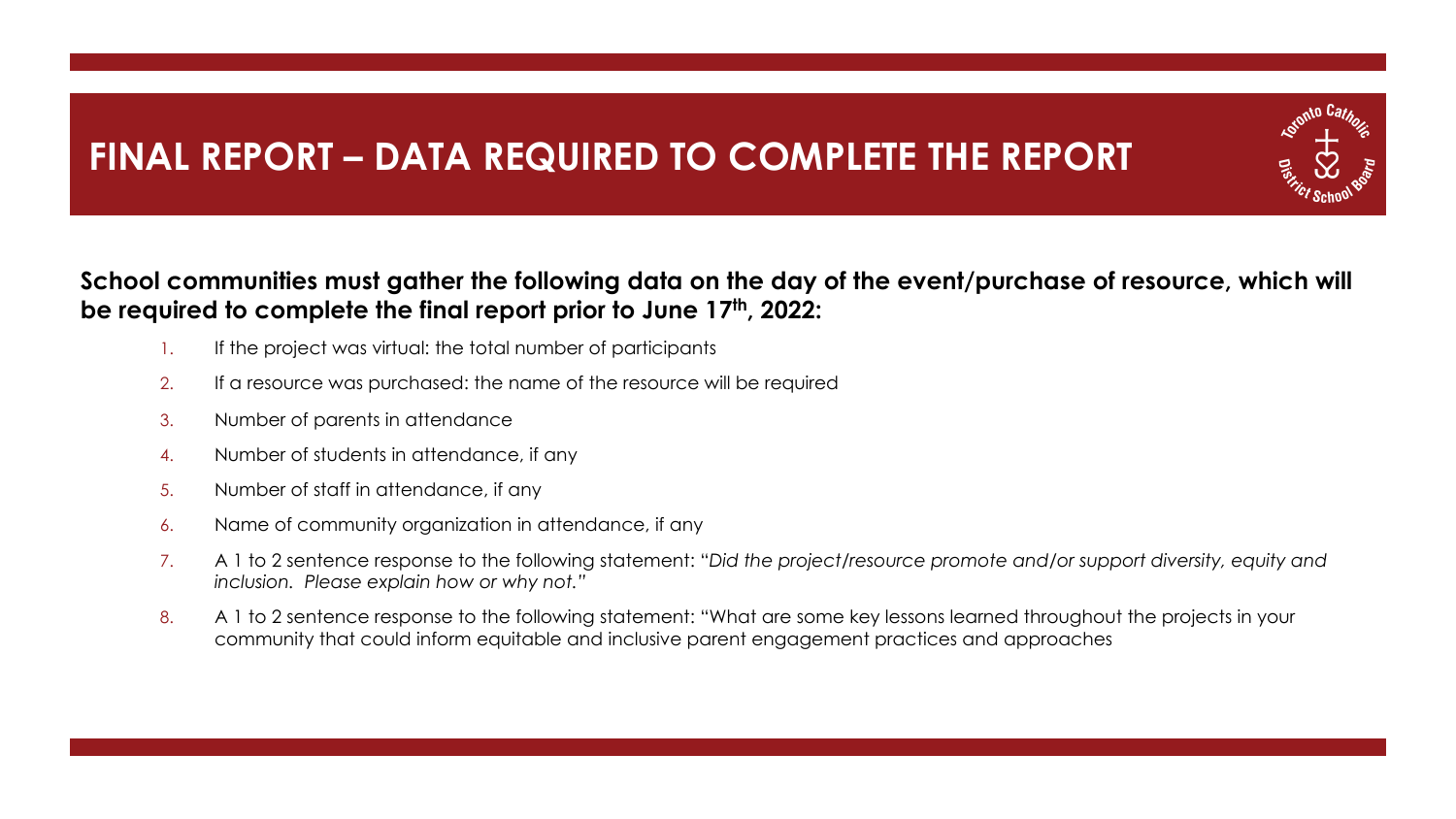## **APPLICATION PROCESS**



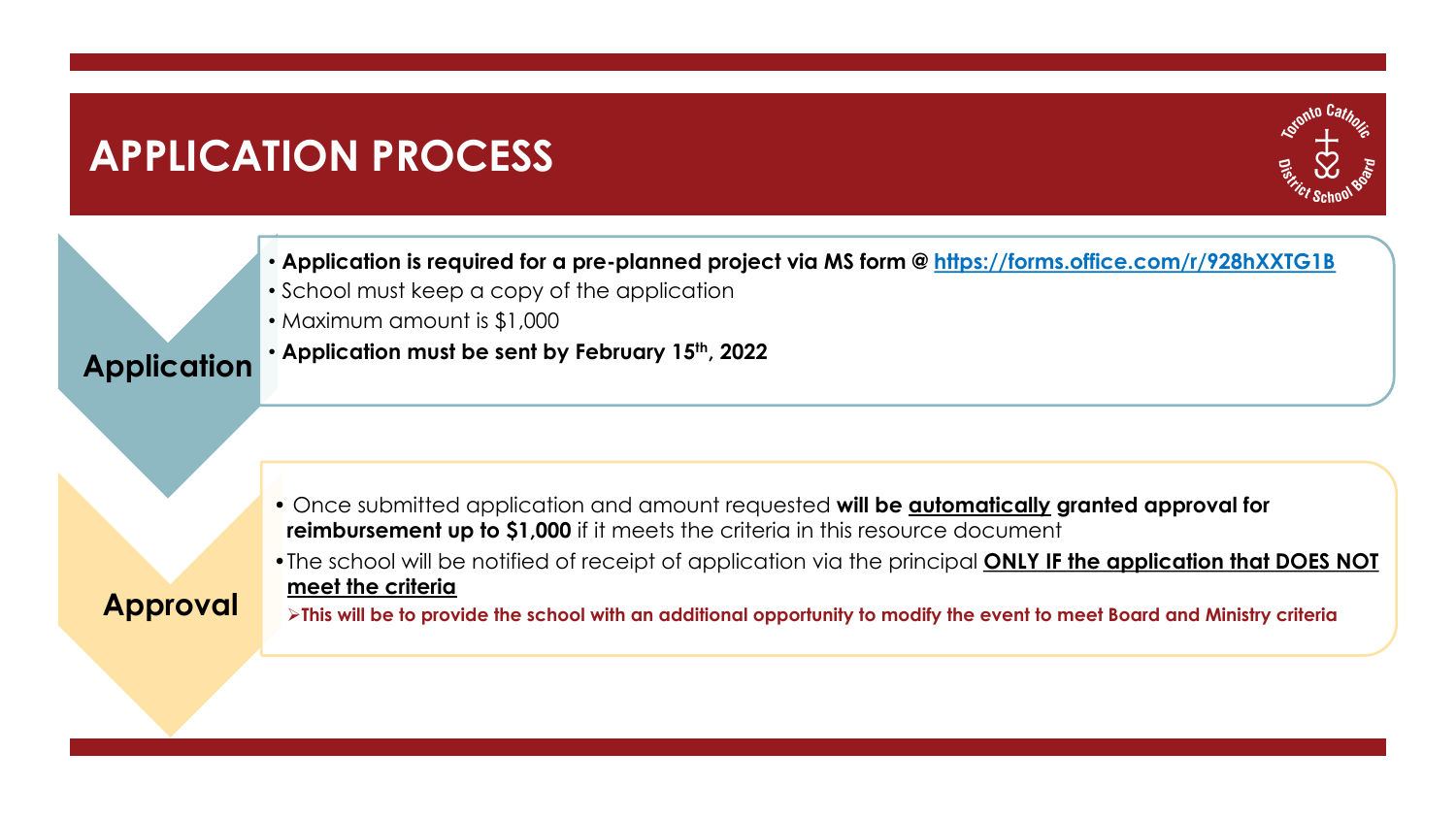## **GRANT TIMELINE & IMPORTANT DATES**



### **September 2021**

- Grant application must be submitted by **February 15th, 2022**
- If the school applied but cannot complete the project, notification must be sent to **[Manuela](mailto:manuela.sequeira@tcdsb.org) before May 31st, 2022**
- Approved funds must be used in the calendar year
- If project is completed/the resource is purchased within the timelines but the request for reimbursement is not submitted **before June 17th, 2022** , the **school/CSPC will not receive reimbursement**

**June 17th, 2022**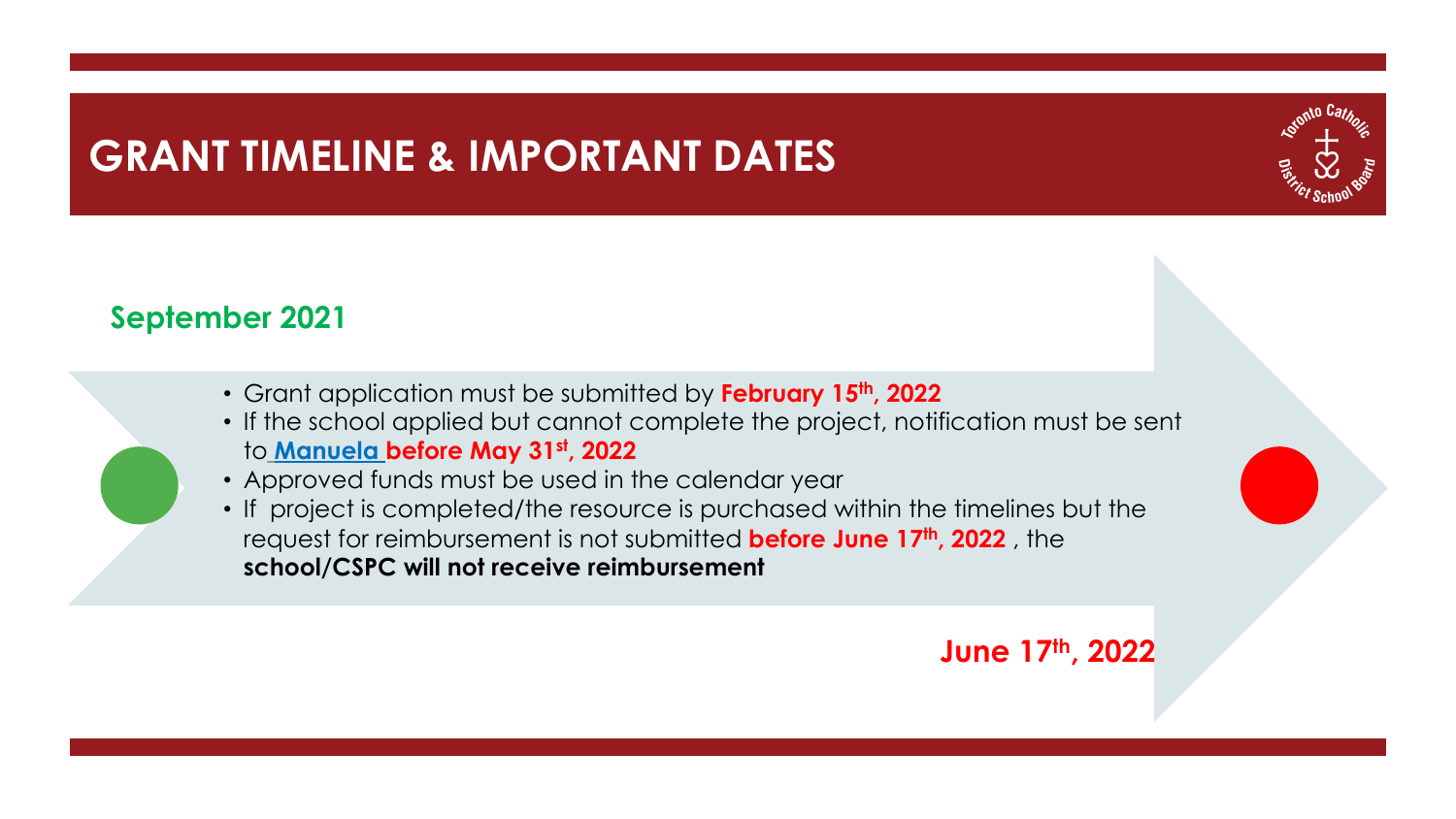